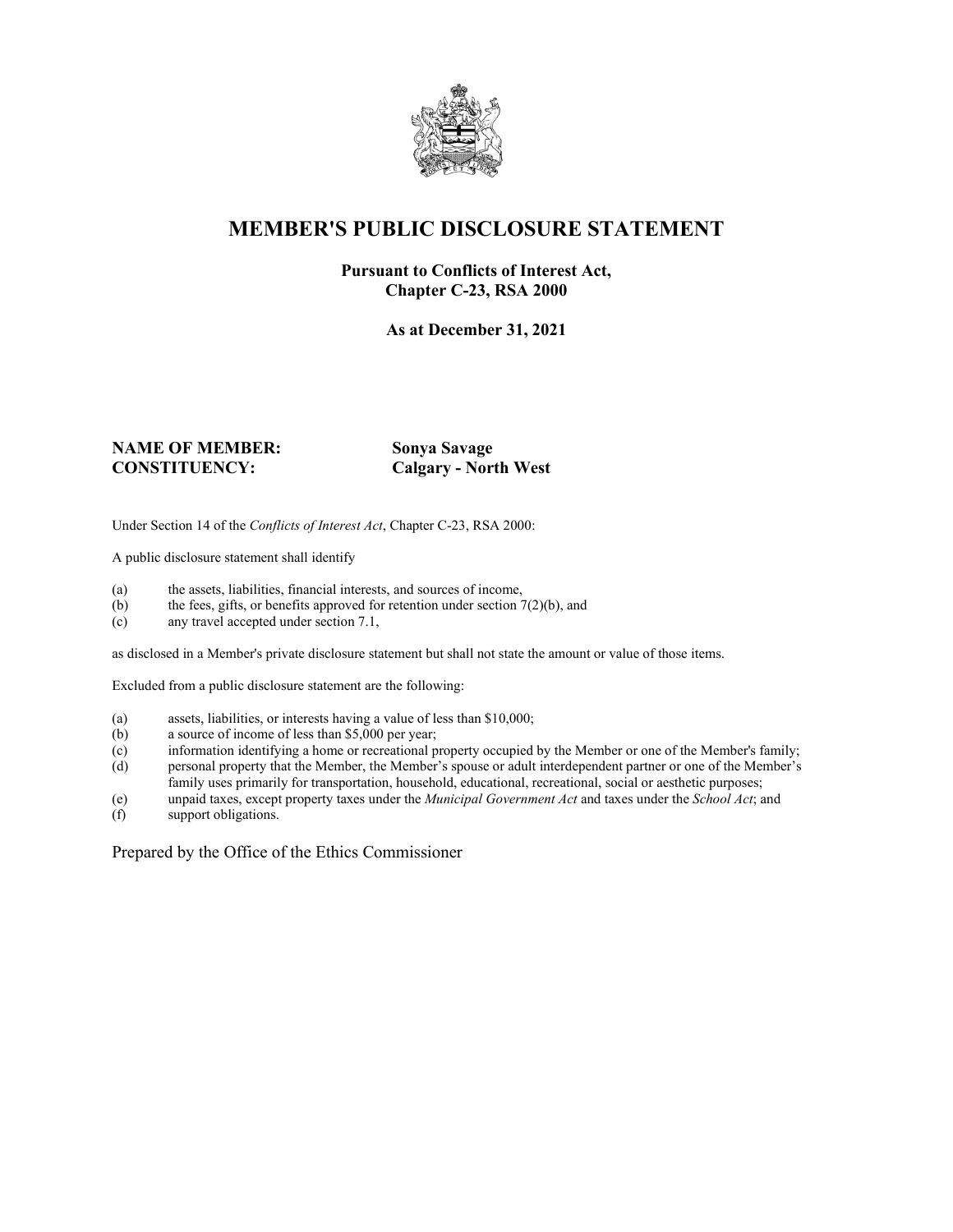### **PUBLIC DISCLOSURE STATEMENT FOR Sonya Savage**

### **FORM 1: MEMBER (Sonya Savage)**

| <b>INCOME</b>                                                                                   |                                                                                                                                                                                                                                                                                                                                                                                                               |
|-------------------------------------------------------------------------------------------------|---------------------------------------------------------------------------------------------------------------------------------------------------------------------------------------------------------------------------------------------------------------------------------------------------------------------------------------------------------------------------------------------------------------|
| <b>Source</b>                                                                                   | <b>Nature of Income</b>                                                                                                                                                                                                                                                                                                                                                                                       |
| <b>Province of Alberta</b>                                                                      | MLA Indemnity and Allowance                                                                                                                                                                                                                                                                                                                                                                                   |
| <b>ASSETS</b>                                                                                   |                                                                                                                                                                                                                                                                                                                                                                                                               |
| <b>Real Property</b>                                                                            | Primary Residence<br><b>Secondary Residence</b>                                                                                                                                                                                                                                                                                                                                                               |
| <b>Bank, Trust Company or Other Financial</b><br><b>Institution</b>                             | Royal Bank of Canada                                                                                                                                                                                                                                                                                                                                                                                          |
| <b>Publicly Traded Securities (stocks and bonds)</b><br>and Registered Retirement Savings Plans | n/a                                                                                                                                                                                                                                                                                                                                                                                                           |
| <b>Canada Savings Bonds, Guaranteed</b><br><b>Investment Certificates</b>                       | Royal Bank of Canada GIC                                                                                                                                                                                                                                                                                                                                                                                      |
| <b>Mutual Funds</b>                                                                             | RRSP: Balanced Fund, Canadian Dividend Fund,<br>SEI Canadian Equity Fund, SEI Canadian Fixed<br>Income Fund, SEI Canadian Small Company<br>Equity Fund Class O, SEI EAFE Equity Fund,<br>SEI Emerging Markets Equity Fund Class O, SEI<br>US High Yield Bond Hedged Fund, SEI US<br>Large Co Equity Fund, SEI US Small Co Equity<br>Fund<br>TFSA: SEI EAFE Equity Fund, SEI US Large Co<br><b>Equity Fund</b> |
| <b>Annuities and Life Insurance Policies</b>                                                    | London Life, Sun Life                                                                                                                                                                                                                                                                                                                                                                                         |
| <b>Pension Rights</b>                                                                           | Enbridge Inc.                                                                                                                                                                                                                                                                                                                                                                                                 |
| <b>Other Assets</b>                                                                             | n/a                                                                                                                                                                                                                                                                                                                                                                                                           |
| <b>Gifts and Personal Benefits</b>                                                              | Registration fee to Canadian Energy Executive<br>Association Conference from the Canadian<br><b>Energy Executive Association Board</b>                                                                                                                                                                                                                                                                        |
| <b>Travel on Non-commercial Aircraft</b>                                                        | n/a                                                                                                                                                                                                                                                                                                                                                                                                           |
| <b>LIABILITIES</b>                                                                              |                                                                                                                                                                                                                                                                                                                                                                                                               |
| <b>Mortgages</b>                                                                                | Royal Bank of Canada                                                                                                                                                                                                                                                                                                                                                                                          |
| <b>Loans or Lines of Credit</b>                                                                 | n/a                                                                                                                                                                                                                                                                                                                                                                                                           |
| <b>Guarantees</b>                                                                               | n/a                                                                                                                                                                                                                                                                                                                                                                                                           |
| Other                                                                                           | n/a                                                                                                                                                                                                                                                                                                                                                                                                           |
| <b>FINANCIAL INTERESTS</b>                                                                      |                                                                                                                                                                                                                                                                                                                                                                                                               |
|                                                                                                 |                                                                                                                                                                                                                                                                                                                                                                                                               |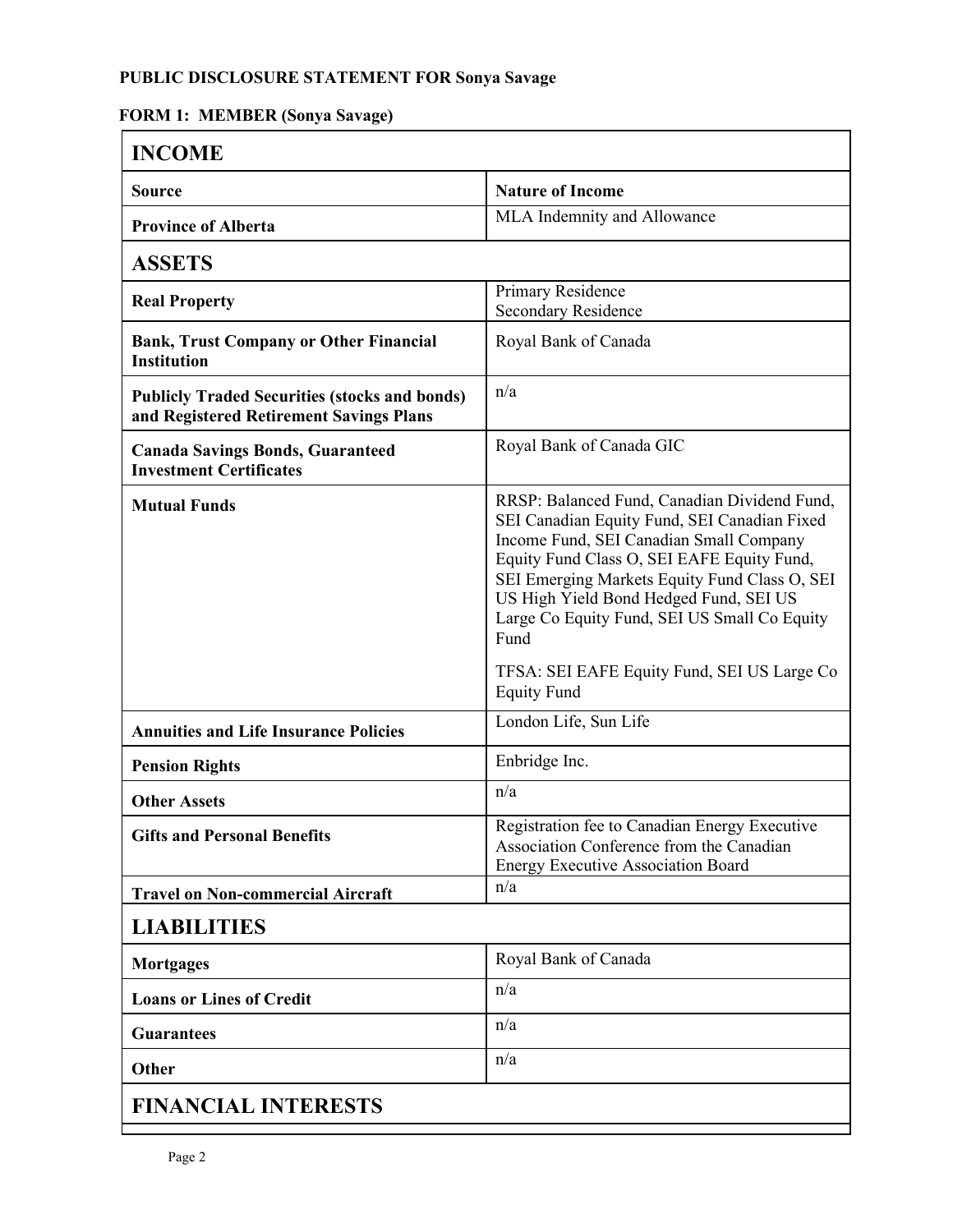n/a

#### **FORM 2: MEMBER'S SPOUSE/ADULT INTERDEPENDENT PARTNER (Eric Savage)**

| <b>INCOME</b>                                                                                   |                                                                                                                                                                                                                                                                                                                                                                                                                                                                                                                                                                                                               |
|-------------------------------------------------------------------------------------------------|---------------------------------------------------------------------------------------------------------------------------------------------------------------------------------------------------------------------------------------------------------------------------------------------------------------------------------------------------------------------------------------------------------------------------------------------------------------------------------------------------------------------------------------------------------------------------------------------------------------|
| <b>Source</b>                                                                                   | <b>Nature of Income</b>                                                                                                                                                                                                                                                                                                                                                                                                                                                                                                                                                                                       |
| n/a                                                                                             | n/a                                                                                                                                                                                                                                                                                                                                                                                                                                                                                                                                                                                                           |
| <b>ASSETS</b>                                                                                   |                                                                                                                                                                                                                                                                                                                                                                                                                                                                                                                                                                                                               |
| <b>Real Property</b>                                                                            | Joint with Spouse                                                                                                                                                                                                                                                                                                                                                                                                                                                                                                                                                                                             |
| <b>Bank, Trust Company or Other Financial</b><br><b>Institution</b>                             | Royal Bank of Canada                                                                                                                                                                                                                                                                                                                                                                                                                                                                                                                                                                                          |
| <b>Publicly Traded Securities (stocks and bonds)</b><br>and Registered Retirement Savings Plans | RRSP: Adobe Inc., Alphabet Inc Class A<br>Common Stock, Apple Inc., Bank of Montreal,<br>Chevron Corp., Dollarama Inc., Duke Energy<br>Corp Holding Co, FMC Corp New, Manulife<br>Financial Corp., Marathon Pete Corp Com,<br>McDonalds Corp., Microsoft Corp, Mondelez<br>International Inc. Com, Pfizer Inc., Procter &<br>Gamble Co, Snap-On Inc., Toromont Industries<br>Ltd., Toronto-Dominion Bank, JP Morgan Chase<br>& Co, Nvidia Corp, Zoetis Inc Class A, Capital<br>Group Canadian Core Plus Fixed Inc, SEI<br>Emerging Markets Equity Fund, SEI Investments<br>CDA Company SEI US High Yield Bond |
| <b>Canada Savings Bonds, Guaranteed</b><br><b>Investment Certificates</b>                       | n/a                                                                                                                                                                                                                                                                                                                                                                                                                                                                                                                                                                                                           |
| <b>Mutual Funds</b>                                                                             | LIRA: Capital Group Canadian Core Plus Fixed<br>Inc, Nutrien Ltd. Nvidia Corp, SEI Investments<br>CDA Company SEI US High Yield Bond                                                                                                                                                                                                                                                                                                                                                                                                                                                                          |
| <b>Annuities and Life Insurance Policies</b>                                                    | National Life                                                                                                                                                                                                                                                                                                                                                                                                                                                                                                                                                                                                 |
| <b>Pension Rights</b>                                                                           | n/a                                                                                                                                                                                                                                                                                                                                                                                                                                                                                                                                                                                                           |
| <b>Other Assets</b>                                                                             | n/a                                                                                                                                                                                                                                                                                                                                                                                                                                                                                                                                                                                                           |
| <b>Gifts and Personal Benefits</b>                                                              | n/a                                                                                                                                                                                                                                                                                                                                                                                                                                                                                                                                                                                                           |
| <b>LIABILITIES</b>                                                                              |                                                                                                                                                                                                                                                                                                                                                                                                                                                                                                                                                                                                               |
| <b>Mortgages</b>                                                                                | Joint with Spouse                                                                                                                                                                                                                                                                                                                                                                                                                                                                                                                                                                                             |
| <b>Loans or Lines of Credit</b>                                                                 | n/a                                                                                                                                                                                                                                                                                                                                                                                                                                                                                                                                                                                                           |
| <b>Guarantees</b>                                                                               | n/a                                                                                                                                                                                                                                                                                                                                                                                                                                                                                                                                                                                                           |
| Other                                                                                           | n/a                                                                                                                                                                                                                                                                                                                                                                                                                                                                                                                                                                                                           |